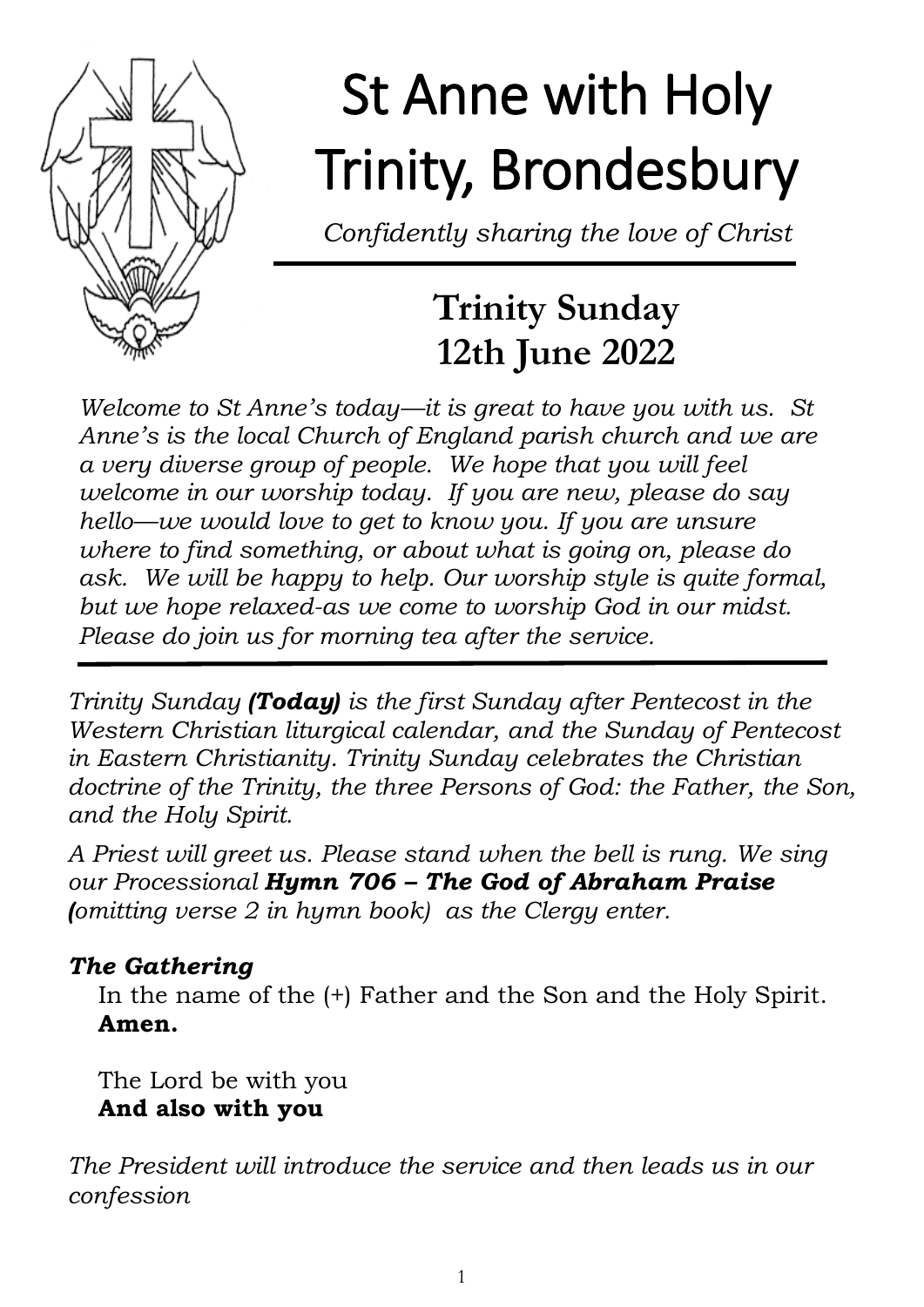We have too often exchanged the worship of the living God for idols of our own imagining. As we gather to offer our praises to the holy and undivided Trinity, and to worship him in spirit and in truth, let us call to mind our sins.

#### *Silence is kept*

**Almighty God, our heavenly Father, we have sinned against you and against our neighbour in thought and word and deed, through negligence, through weakness, through our own deliberate fault. We are truly sorry and repent of all our sins. For the sake of your Son Jesus Christ, who died for us, forgive us all that is past and grant that we may serve you in newness of life to the glory of your name. Amen.** 

#### *We sing together.*

**Lord have mercy, Lord have mercy, Christ have mercy, Christ have mercy, Lord have mercy, Lord have mercy.**

*We are reminded of God's forgiveness.*

Almighty God, who forgives all who truly repent, have mercy upon us, (+) pardon and deliver us from all our sins, confirm and strengthen us in all goodness, and keep us in life eternal; through Jesus Christ our Lord. **Amen.**

*We sing our praise in the words of the Gloria Refrain: Glory to God, Glory to God, Glory to God in the highest.*

**Glory to God in the highest, and peace to His people on earth. Lord God, heavenly King, almighty God and Father, we worship You we give You thanks, we praise You for your glory.** *Refrain:*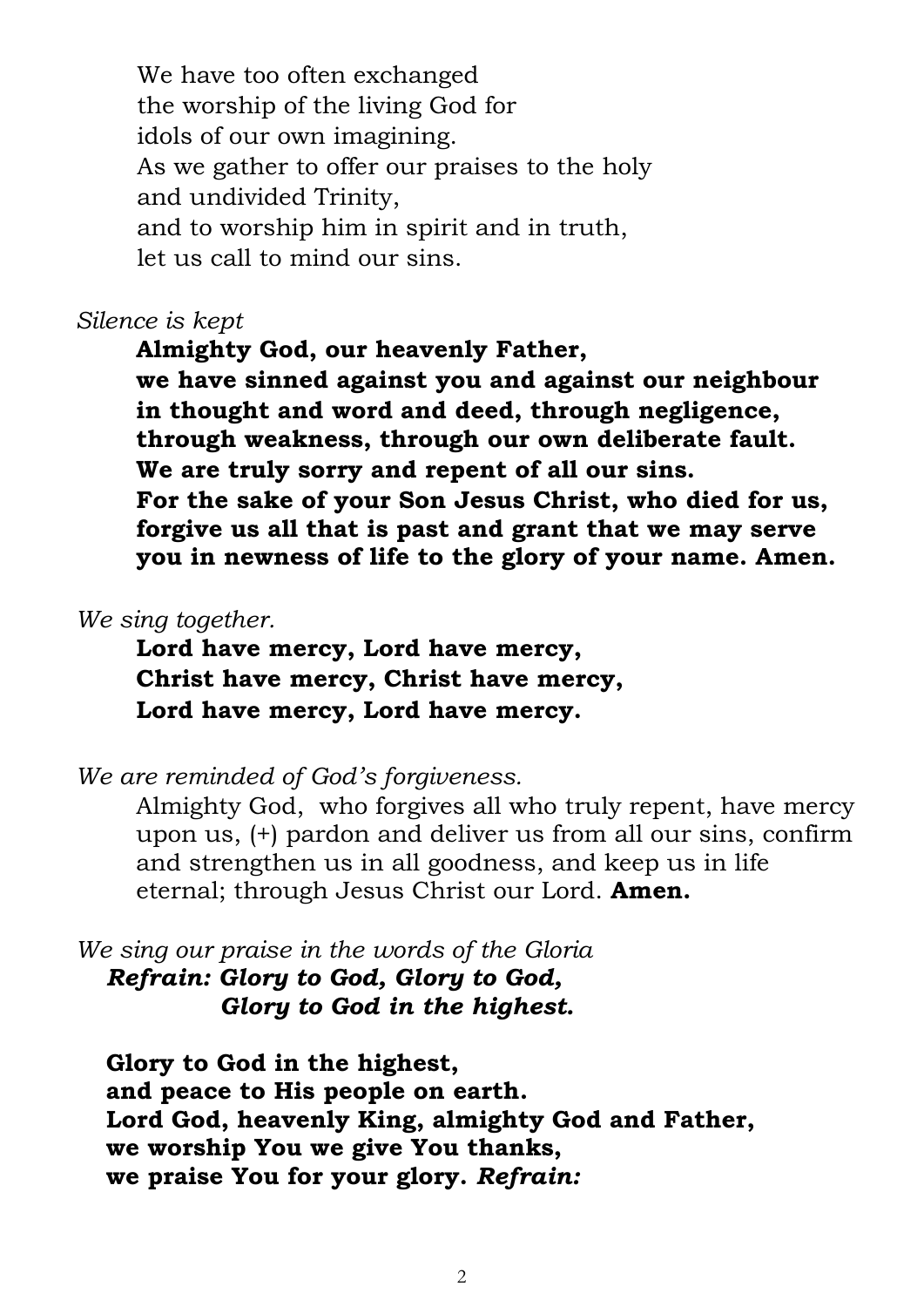**Lord Jesus Christ, only Son of the Father, Lord God, Lamb of God You take away the sin of the world: have mercy on us; You are seated at the right hand of the Father: receive our prayer.** *Refrain:*

**For You alone are the Holy One, You alone are the Lord, You alone are the most high Jesus Christ, with the Holy Spirit, In the glory of God the Father.** *Refrain.*

#### *The Collect*

*The Priest introduces a period of silent prayer and then says:*  Almighty and everlasting God, you have given us your servants grace, by the confession of a true faith, to acknowledge the glory of the eternal Trinity and in the power of the divine majesty to worship the Unity: keep us steadfast in this faith, that we may evermore be defended from all adversities; through Jesus Christ your Son our Lord, who is alive and reigns with you, in the unity of the Holy Spirit, one God, now and for ever**. Amen.**

#### *Liturgy of the Word (please sit)*

*We hear a reading from the Old Testament Our first reading is taken from Proverbs and explores the nature of wisdom. In the text appointed for today, Wisdom is personified as female, and in her humanity finds all knowledge, insight, and truth. Wisdom is also portrayed as delighting God and in human beings.*

A Reading from the book of Proverbs (Proverbs 8: 1-4, 22-31)

Does not wisdom call, and does not understanding raise her voice? On the heights, beside the way, at the crossroads she takes her stand; beside the gates in front of the town, at the entrance of the portals she cries out: 'To you, O people, I call, and my cry is to all that live. The Lord created me at the beginning of his work, the first of his acts of long ago. Ages ago I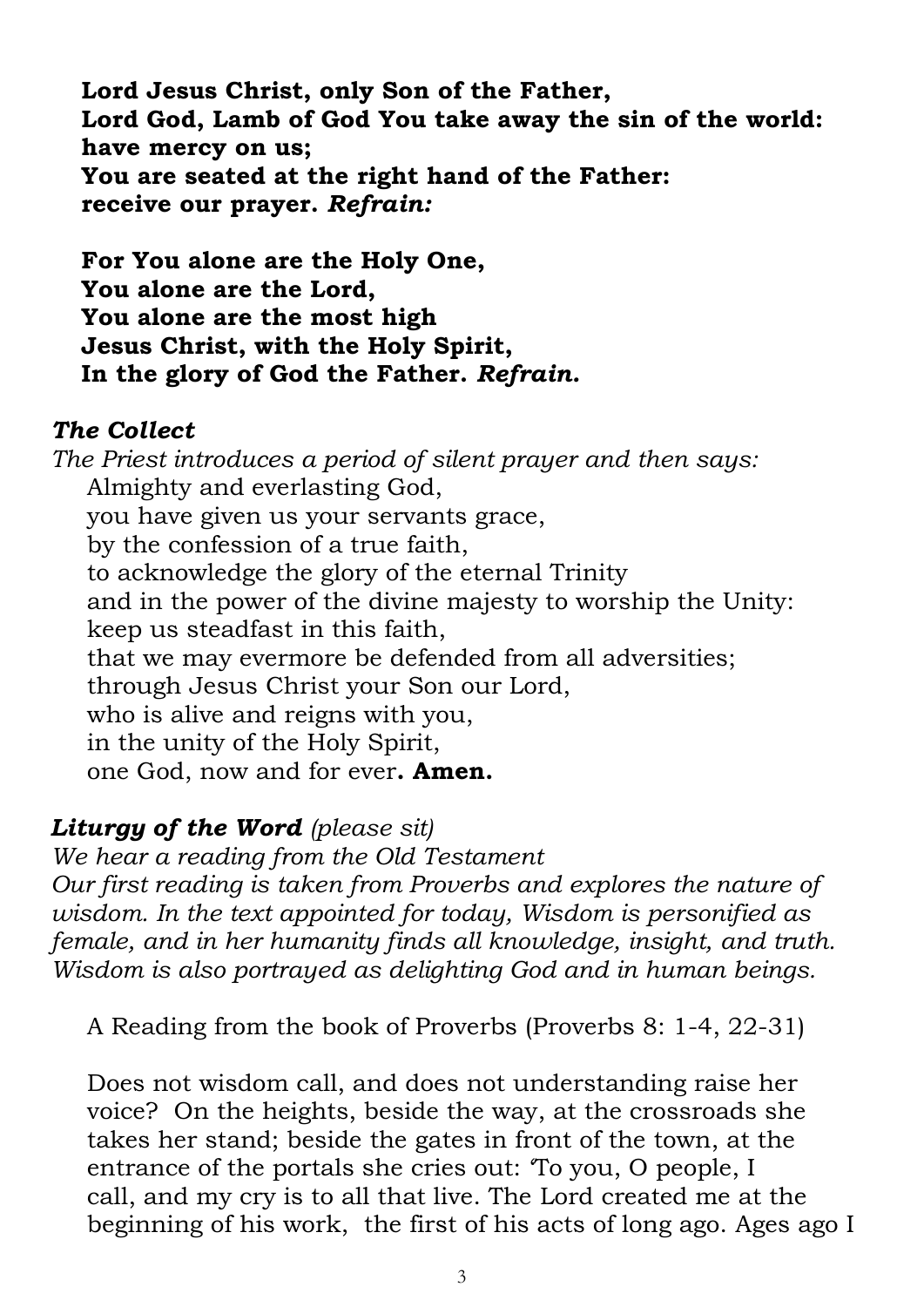was set up, at the first, before the beginning of the earth. When there were no depths I was brought forth, when there were no springs abounding with water. Before the mountains had been shaped, before the hills, I was brought forth— when he had not yet made earth and fields, or the world's first bits of soil. When he established the heavens, I was there, when he drew a circle on the face of the deep, when he made firm the skies above, when he established the fountains of the deep, when he assigned to the sea its limit, so that the waters might not transgress his command, when he marked out the foundations of the earth, then I was beside him, like a master worker; and I was daily his delight, rejoicing before him always, rejoicing in his inhabited world and delighting in the human race.

This is the Word of the Lord. **Thanks be to God.** 

#### **A reading from the New Testament**

*In this passage from the letter to the Romans we mark a major transition in Paul's letter to the Romans from faith to hope. In these 5 verses for Trinity Sunday mentions God, Christ, and the Holy Spirit. We have peace with God (verse 1). This peace, as well as access to grace, has come through Jesus Christ (verse 2). Moreover, God's love has been poured into our hearts through the Holy Spirit (verse 5). The Son gives us access to God's glory and the Spirit pours out God's love for us.* 

A reading from the Letter to the Romans (Romans 5: 1-5)

Therefore, since we are justified by faith, we have peace with God through our Lord Jesus Christ, through whom we have obtained access to this grace in which we stand; and we boast in our hope of sharing the glory of God. And not only that, but we also boast in our sufferings, knowing that suffering produces endurance, and endurance produces character, and character produces hope, and hope does not disappoint us, because God's love has been poured into our hearts through the Holy Spirit that has been given to us. '

This is the Word of the Lord. **Thanks be to God.**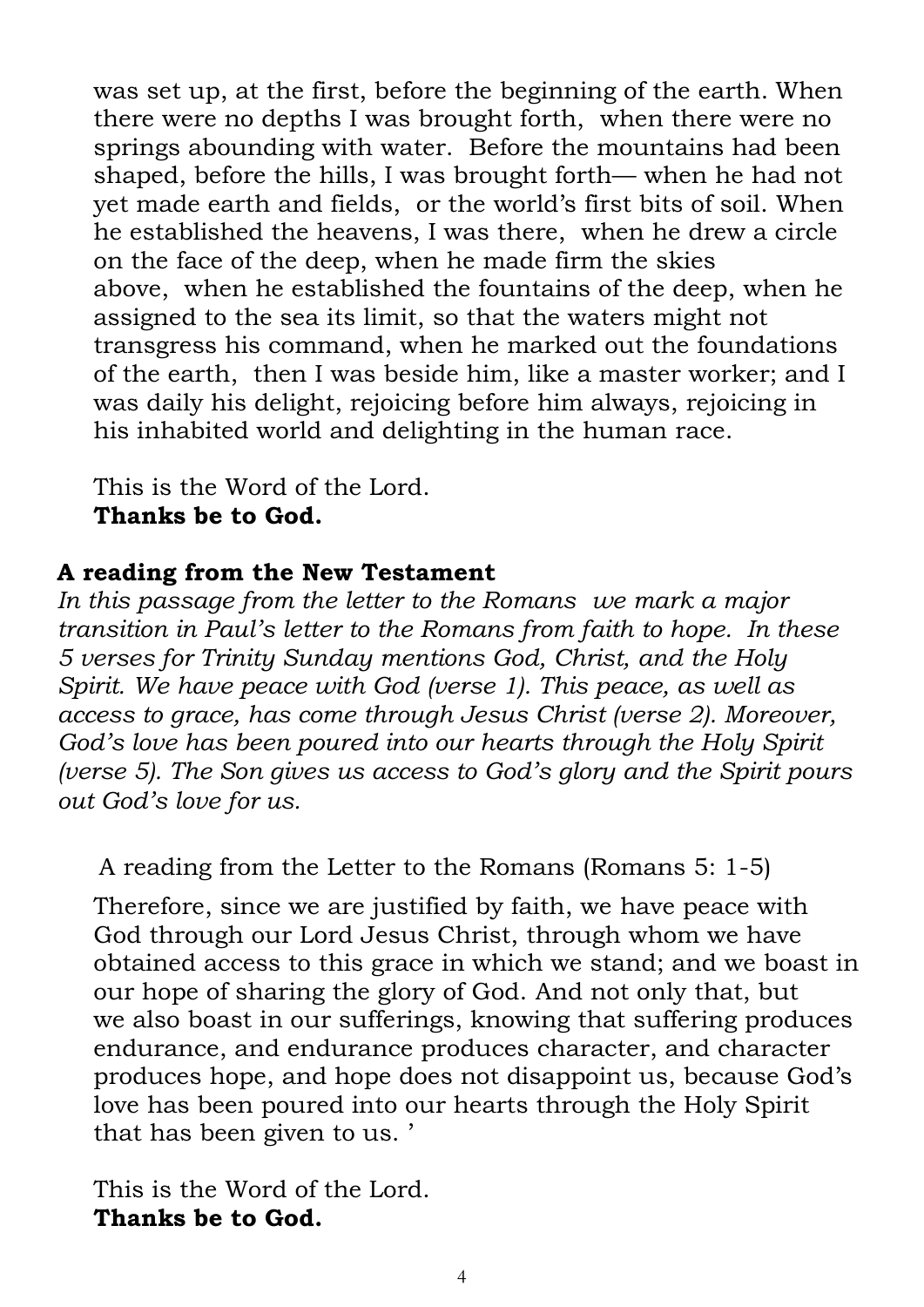*We sing our Gradual Hymn 308 Holy, Holy, Holy during which the Gospel is processed. Please stand during the 5th verse.* 

#### *The Gospel is announced.*

*Our Gospel reading today is John 16:12-15 . John 16:12-15 begins with Jesus telling his disciples, "I still have many things to say to you, but you cannot bear them now" (v. 12). What Jesus says here seems to contradict what he had just told the disciples in 15:15. Within the framework of the Fourth Gospel's theology, Jesus is the full and complete revelation of God. To see him is in fact to the see God (John 14:9; cf. 1:18). This is why Jesus can say in earnest that he has revealed everything from God (15:15). This is also why Jesus's words in 16:12 cannot mean that there is new content to his revelation. But we cannot bear it on our own, we rely not only on the spirit but our interconnectedness within the kingdom of God. On this trinity Sunday we are invited to consider how we are in God, and how we rely on God's spirit to fulfil our call.* 

The Lord be with you. **And also with you.**

Hear the Gospel of our Lord Jesus Christ according to John **Glory to you Lord Jesus Christ**

(John 16: 12-15)

'I still have many things to say to you, but you cannot bear them now. When the Spirit of truth comes, he will guide you into all the truth; for he will not speak on his own, but will speak whatever he hears, and he will declare to you the things that are to come. He will glorify me, because he will take what is mine and declare it to you. All that the Father has is mine. For this reason I said that he will take what is mine and declare it to you.

This is the Gospel of the Lord.

**Praise to You, O Christ.**

*We sit to listen to the sermon. After the sermon silence is kept.*

*We stand to affirm our faith in the words of the creed.*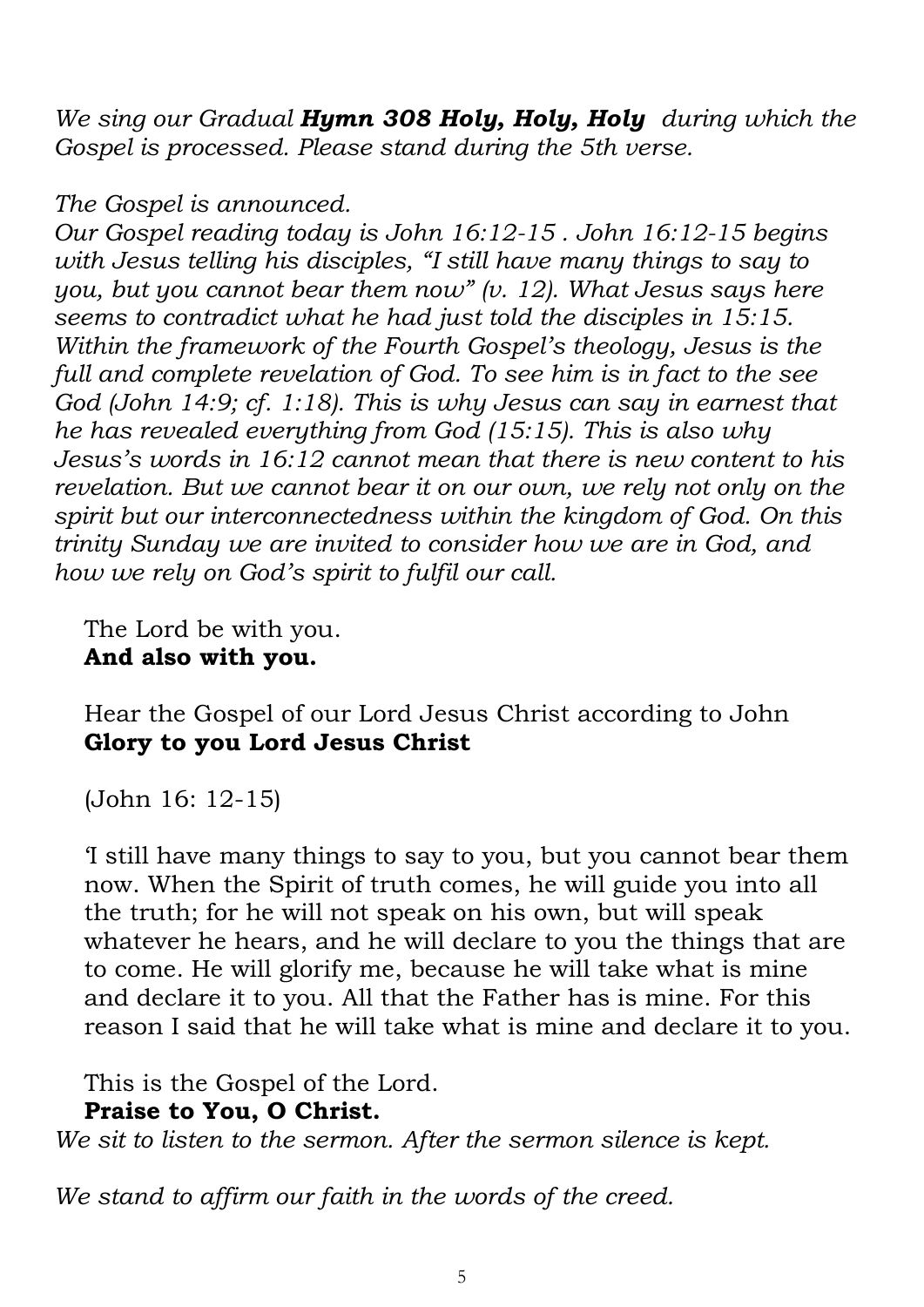**I believe in God, the Father almighty, creator of heaven and earth. And in Jesus Christ, his only Son, our Lord, who was conceived by the Holy Spirit, born of the Virgin Mary, suffered under Pontius Pilate, was crucified, died, and was buried; he descended to the dead. On the third day he rose again; he ascended into heaven, he is seated at the right hand of the Father, and he will come to judge the living and the dead. I believe in the Holy Spirit, the holy catholic Church, the communion of saints, the forgiveness of sins, the (+) resurrection of the body, and the life everlasting. Amen** 

*We kneel or sit as we prayer for the Church, the World and for this community. During the prayers we use the response:*

Lord in your mercy,

**Hear our Prayer.**

*Sometimes we will also use the words after we pray for those who have died:*

Rest Eternal, Grant unto them O Lord **And may light perpetual shine upon them.** May they rest in peace **And rise in Glory**

*At the conclusion of the prayers we say*

Merciful Father,

**accept these prayers for the sake of your Son, our Saviour Jesus Christ. Amen.**

*Liturgy of the Sacrament (please stand)*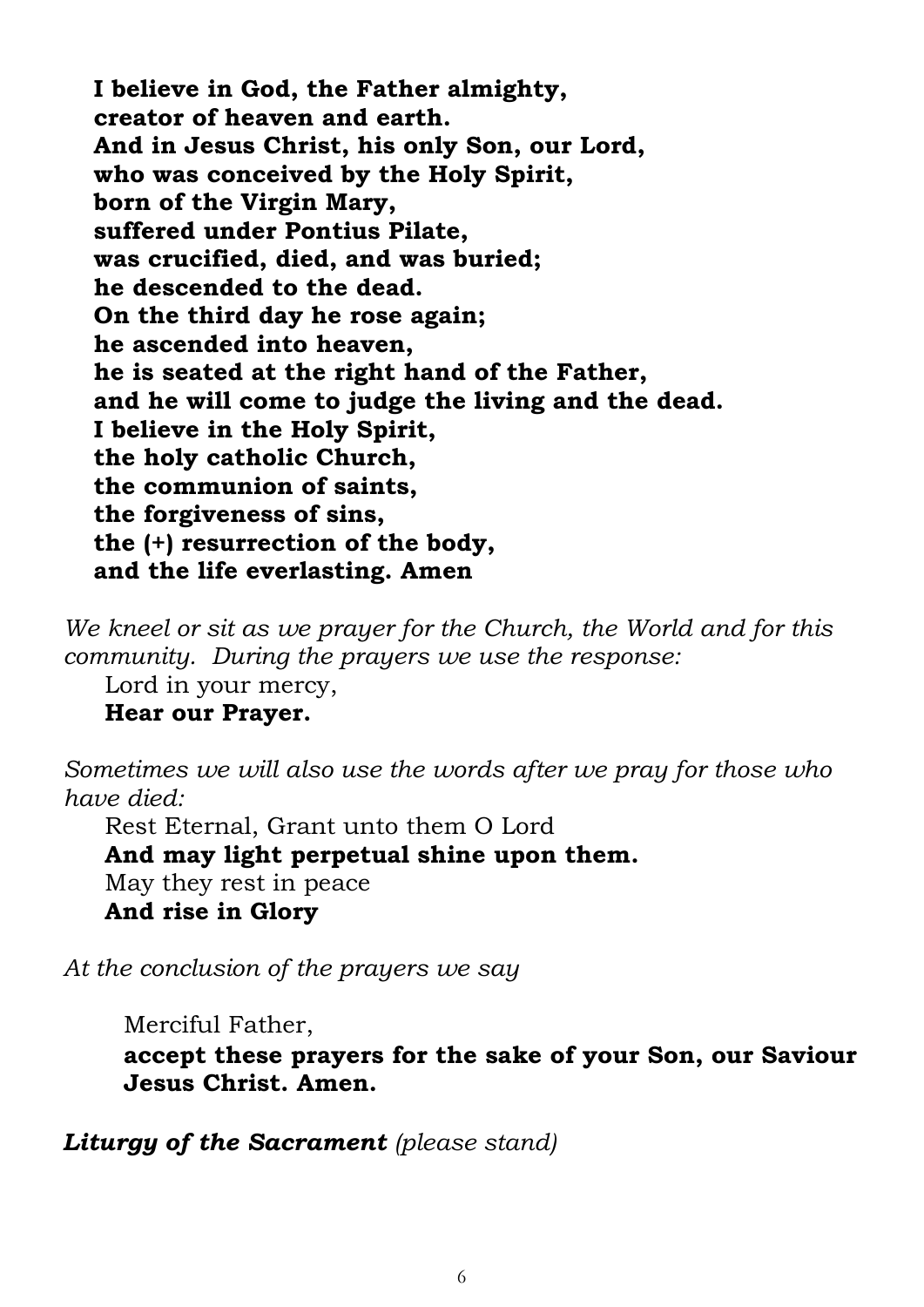Peace to you from God our heavenly Father. Peace from his Son Jesus Christ who is our peace. Peace from the Holy Spirit, the life-giver. The peace of the triune God be always with you

#### **and also with you.**

Let us offer each other the sign of peace.

*We share the peace with those around us in a way we are comfortable until the offertory Hymn is announced. We sing Hymn 310 Holy, Holy, Holy* during which a collection is taken.

Blessed are you, Lord God of all creation: through your goodness we have this bread to set before you, which earth has given and human hands have made. It will become for us the bread of life. **Blessed be God for ever.**

Blessed are you, Lord God of all creation: through your goodness we have this wine to set before you, fruit of the vine and work of human hands. It will become for us the cup of salvation. **Blessed be God for ever.**

The Lord be with you, **And also with you.**

Lift up your hearts. **We lift them up to the Lord.**

Let us give thanks to the Lord our God. **It is right to give thanks and praise.**

*The preface continues until we sing.*

**Holy, Holy, Holy Lord, God of power and might, heaven and earth are full of your glory. Hosanna, Hosanna, Hosanna in the highest. Blessed is he who comes in the name of the Lord. Hosanna, Hosanna, Hosanna in the highest.**

*After the Consecration :*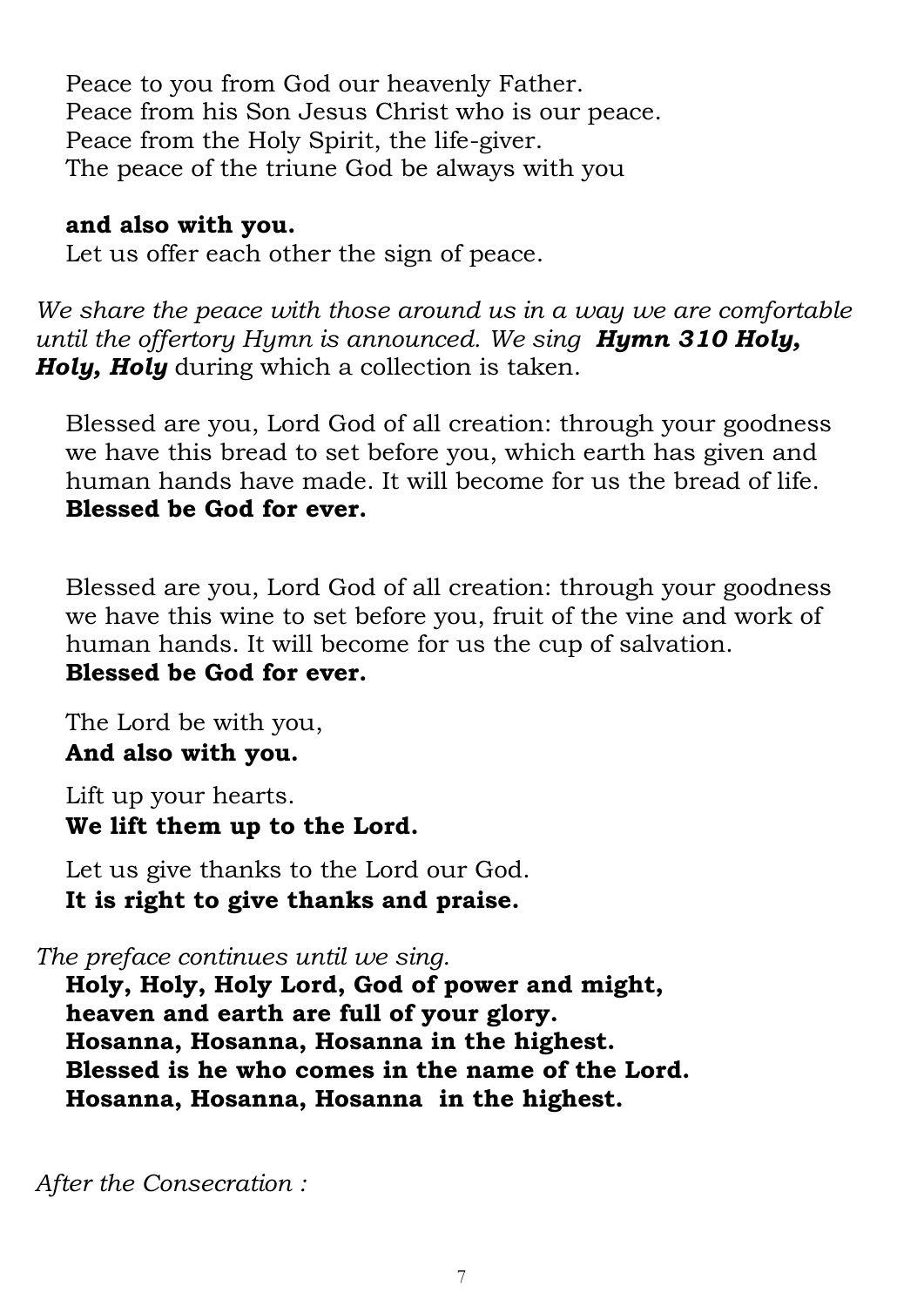Great is the mystery of Faith: **Christ has died: Christ is risen: Christ will come again.** 

*At the end of the Eucharistic Prayer we sing* **Amen.** *We join in the prayer that Jesus taught his friends to say in our preferred version and language.* 

**Our Father, who art in heaven hallowed be thy name, thy kingdom come, thy will be done on earth as it is in heaven. Give us this day our daily bread; and forgive us our trespasses, as we forgive those who trespass against us, and lead us not into temptation but deliver us from evil. For thine is the Kingdom, the power and the glory, for ever and ever. Amen.**

*The president breaks the consecrated bread*. We break this bread to share in the body of Christ. **Though we are many, we are one body, because we all share in one bread.** 

*We sing the Agnus Dei.*

**Lamb of God, who takes away the sin of the world, have mercy on us Lamb of God who takes away the sins of the world, have mercy on us Lamb of God who takes away the sins of the world, grant us peace.**

*The Elevation* 

Behold the Lamb of God who takes away the sin of the world. Blessed are those who are called to his supper. **Lord (+) I am not worthy to receive you, but only say the word and I shall be healed.**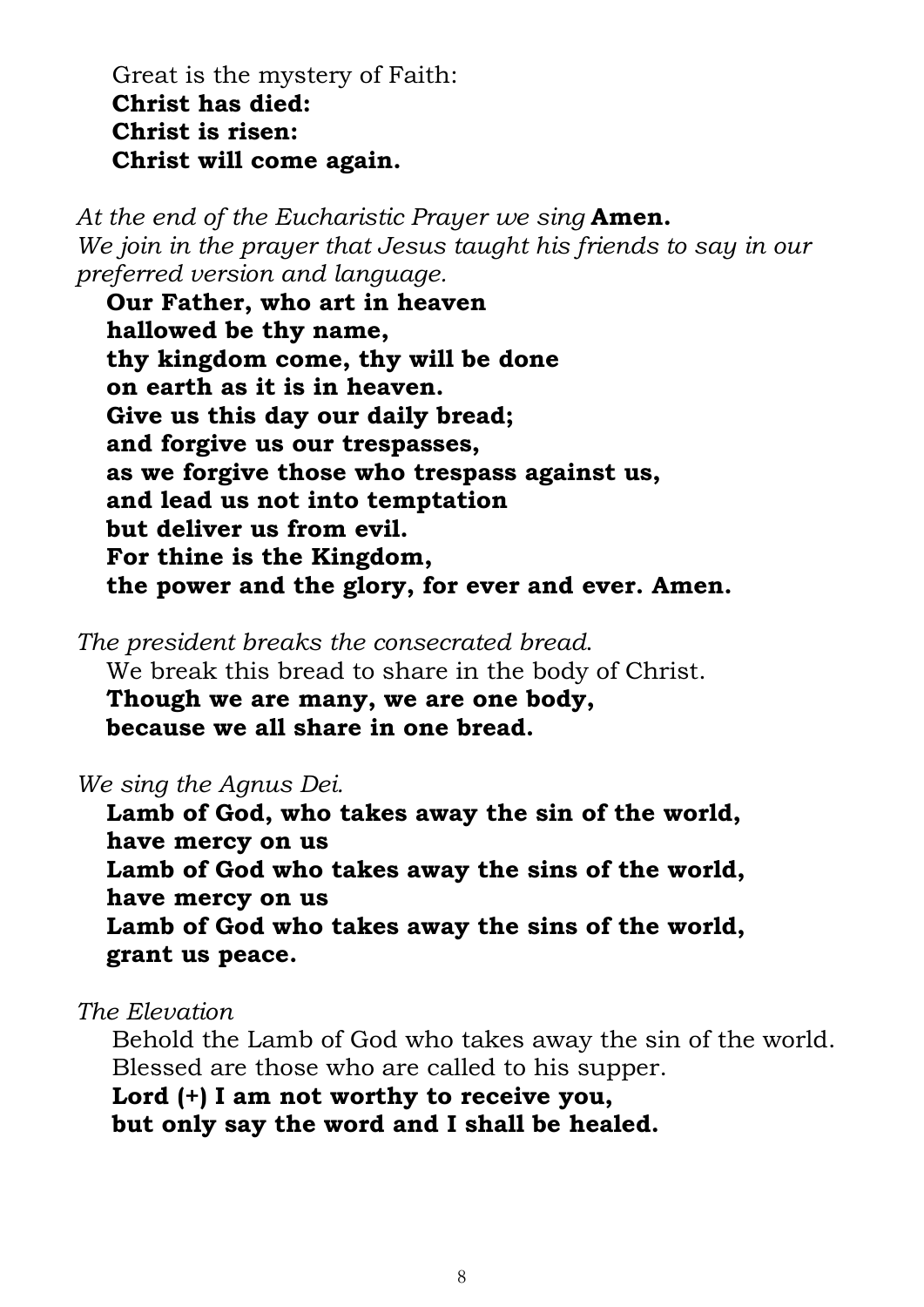*We receive communion, during which we listen to Sam play. All who are baptised are welcome to receive, and you may choose if you are ready to receive the chalice. We receive God's grace in one kind or two. (Please do not instinct (dip). You may also like to come forward for a blessing; and you may wish to light a candle. At the end of communion the priest will lead us in a period of silence, and then a short prayer:*

Almighty and eternal God, you have revealed yourself as Father, Son and Holy Spirit, and live and reign in the perfect unity of love: hold us firm in this faith, that we may know you in all your ways and evermore rejoice in your eternal glory, who are three Persons yet one God, now and for ever. **Amen.** 

*We listen to the notices about our community life.*

#### *The Dismissal (please stand)*

*We receive God's Blessing.*

The Lord be with you **And also with you**

God the Holy Trinity make you strong in faith and love, defend you on every side, and guide you in truth and peace; and the blessing of the (+) Father, the Son, and the Holy Spirit, be among you and remain with you always. **Amen.**

Go in the peace of Christ. **Thanks be to God.** 

*We sing our final* **hymn 320 (tune 1) – How shall I sing that majesty** *during the third verse we process from the church out to the bench for it to be blessed.*

*The blessing of the bench*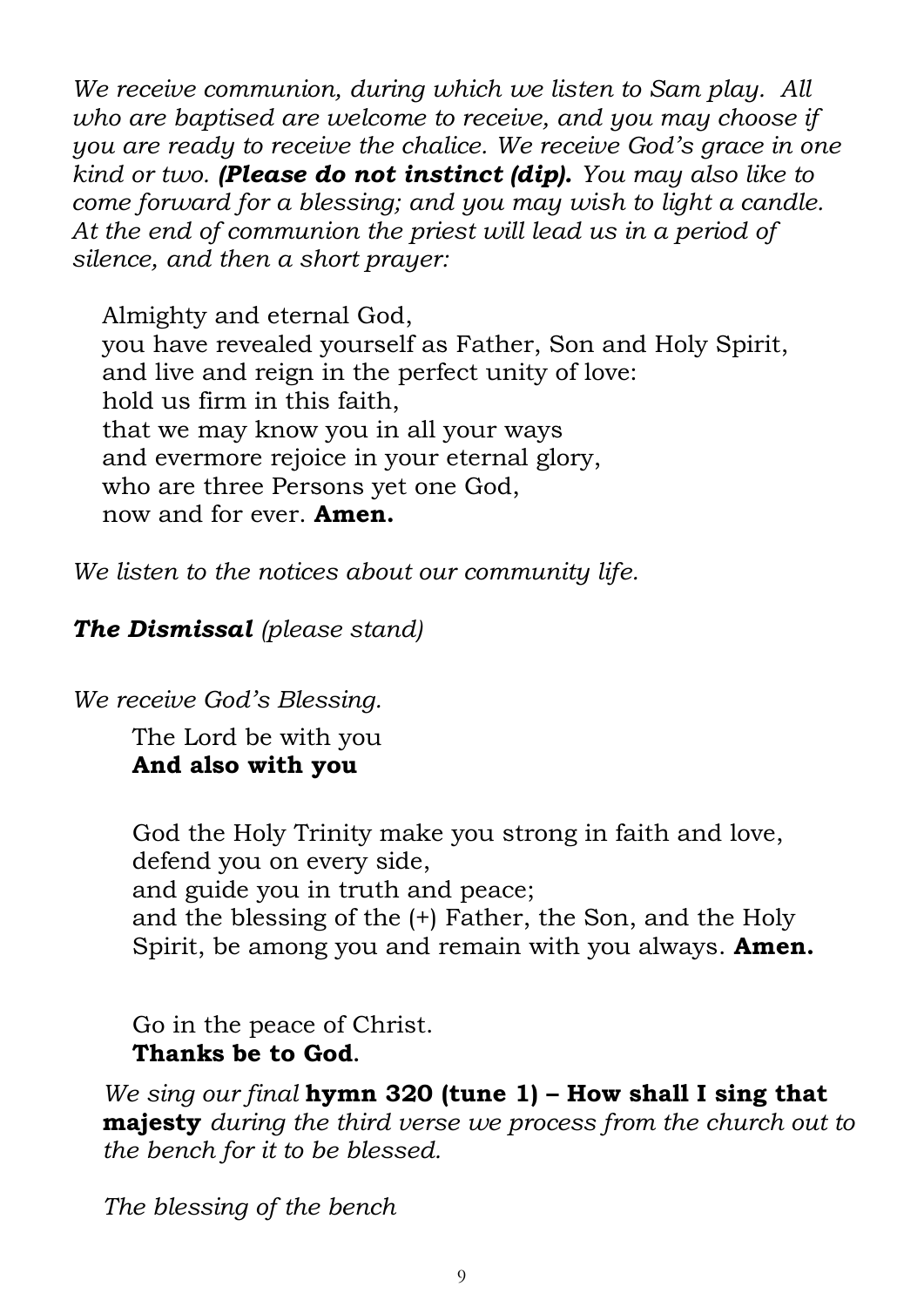#### *A tribute is read by the current wardens*

Today we give thanks for the life and witness of two long serving members of our community: Viola Akers and Patricia Harris. As well as being members of the congregation for over 40 years, both also served as Church Wardens of this parish. We give thanks for their example and faithfulness. As we remember their service to this parish, we prayer that we might follow in their example.

*Holy water is sprinkled on the bench as a prayer is said* Bless those whose memories are enshrined in this bench which we now dedicate in honour of Voila and Tricia. In your gracious goodness fulfil in all humanity the purpose of your love and bring us all, with all creation, to your eternal glory; This we pray through Jesus Christ our Lord. **Amen.** 

*The ribbon is cut!*

#### *Please do join us for refreshments*

#### **Community Life Together and Dates for your Diary Finance—St Anne's**

Our current monthly target for congregational giving is **£2180**. At present we are about £200 shy of our target each month. If you are new to St Anne's, or have not previously thought about it, please consider setting up a Standing Order to manage your giving. Forms and information are available in the entrance, or you can speak with Michael or a member of the PCC.

**Open Studios and Gardens—**will take place on the Sunday 19th June. We will be a venue and we will need helpers in welcoming guests and serving tea. If you are able to help please let Mo C know so we can establish a rota for the day.

**In preparation for Open Studios and Gardens** we need to prepare to have a tidy and clean garden and building. If you can help with this on an adhoc basis this week, please let Mo C know!! **July Changes**

During July Mo C will be visiting her family in Australia leaving on the 4th July. The Rev'd Erica Wilding, who is the Curate in the Uxbridge Team ministry will be joining us on placement from the 4th—21st July covering Mo C, and allowing her some experience of a different parish. Please make Erica welcome as she joins us.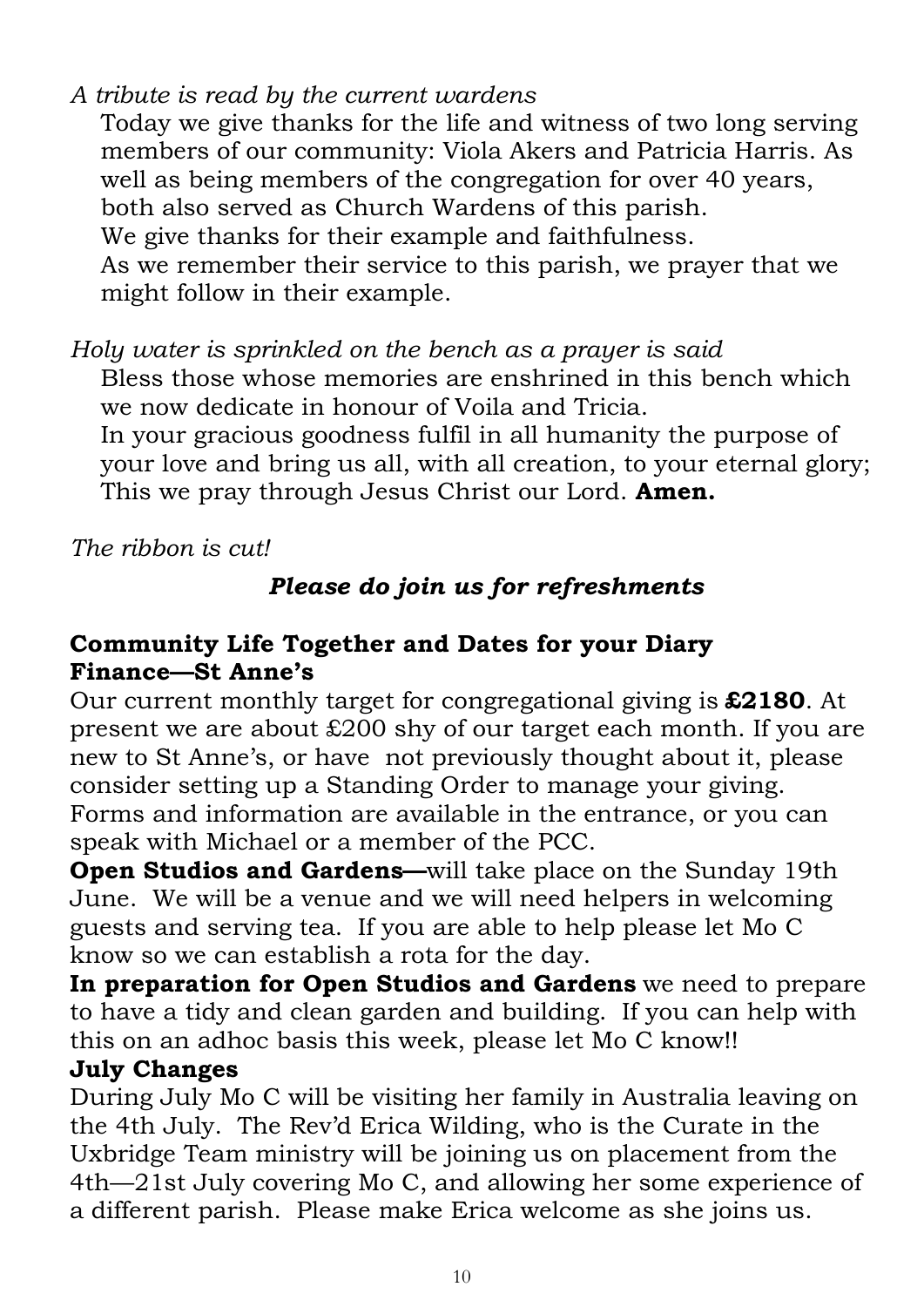Once the academic year ends, Erica will return to her parish and Nicki will cover Sunday Services during this period.

#### **Nicki's Ordination**

Our Curate, Nicki Sudworth will be ordained at as a Priest by the Bishop of London on Friday 1st July at 6pm at St Peter's Ealing. There will be a limited number of ticketed seats, which you may like to access; or there will be some unticketed seats which you may be able to access. You are very welcome to join in this very special service. (The 226 bus stops just around the corner from the church) **Nicki will preside** at the Eucharist for the first time on Sunday 3rd July. This will be a very special service for us all as we celebrate with her, as well as celebrate the end of the school year. We will have a special morning tea afterwards, and there will be presentations during the service. **Please make an effort to** be with us for worship on this very special Sunday.

*Please pray for Nicki, and the other Deacons who are preparing for their priesting in July. Mo C will be leading their ordination retreat from the 29th June—1st July.* 

**Megan's Commission—**Sanctuary: choral meditations on refuge Fri, 1 Jul 2022, 8pm St James's Church, Sussex Gardens, London W<sub>2</sub> 3UD. Directed by singer and producer Jacob Ewens, this concert for choir, piano, and organ explores the yearning for sanctuary from violence and injustice as it moves, musically, towards a radical insistence on hope. Featuring the world premiere of Ewens' "O God, Thou Art My God", as well as music by Rachmaninoff, Brahms, Whitacre, Tavener, Gjeilo, and Steel. All ticket proceeds will be donated to The UN Refugee Agency (UNHCR), which strives to ensure that everyone has the right to seek asylum and find safe refuge.

TICKETS: https://www.eventbrite.co.uk/e/sanctuary-choralmeditations-on-refuge-tickets-327546459277



*For our prayers—* Ray, Harriet, Neil, Tristan, Piers, Mavis, Hada, Kay, Comfort, Joyce, Jean, Peter, Pearl, Josephine, John, Cecilia and Ruth. We remember those who have died recently and those whose anniversary of death falls at this time including Fred Galer, George Wilmont and Marguerite Lewis.